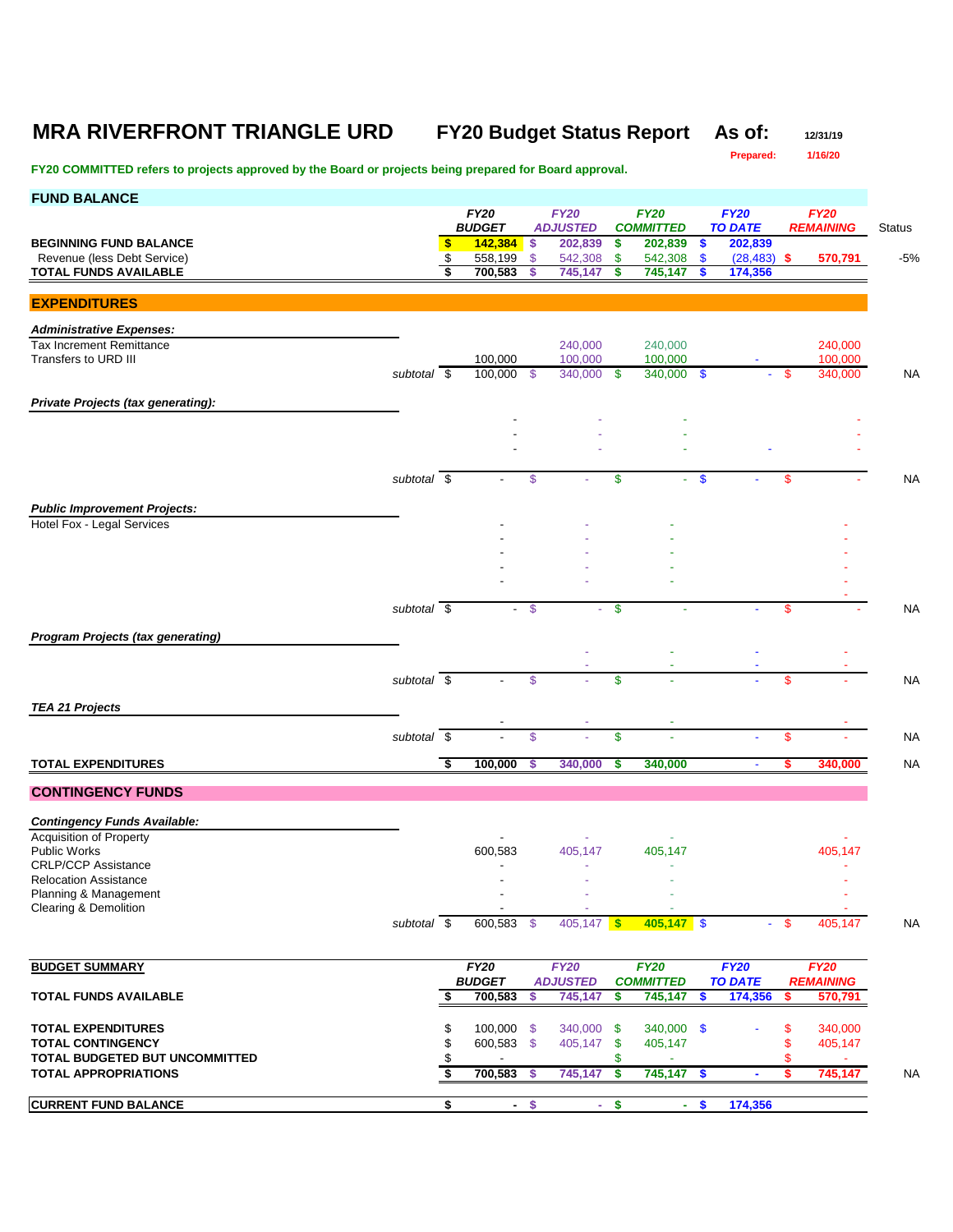## **MRA FRONT ST URD FY20 Budget Status Report As of: 12/31/19**

**Prepared: 1/17/20**

**FY20 COMMITTED refers to projects approved by the Board or projects being prepared for Board approval.** 

| <b>FUND BALANCE</b>                                                                                                      |          |                              |      |                            |               |                             |               |                           |          |                   |               |
|--------------------------------------------------------------------------------------------------------------------------|----------|------------------------------|------|----------------------------|---------------|-----------------------------|---------------|---------------------------|----------|-------------------|---------------|
|                                                                                                                          |          | <b>FY20</b><br><b>BUDGET</b> |      | <b>FY20</b>                |               | <b>FY20</b>                 |               | <b>FY20</b>               |          | <b>FY20</b>       |               |
| <b>BEGINNING FUND BALANCE</b>                                                                                            | \$       | 390,807                      | \$   | <b>ADJUSTED</b><br>403,273 | \$            | <b>COMMITTED</b><br>403,273 | \$            | <b>TO DATE</b><br>403,273 |          | <b>REMAINING</b>  | <b>Status</b> |
| Revenue (less Debt Service)                                                                                              | \$       | 2,516                        | \$   | 718,275                    | \$            | 718,275                     | \$            | $(17, 812)$ \$            |          | 736,087           | $-2\%$        |
| <b>TOTAL FUNDS AVAILABLE</b>                                                                                             | \$       | 393,323                      | S    | 1,121,548                  | \$            | 1,121,548                   |               | 385,461                   |          |                   |               |
| <b>EXPENDITURES</b>                                                                                                      |          |                              |      |                            |               |                             |               |                           |          |                   |               |
|                                                                                                                          |          |                              |      |                            |               |                             |               |                           |          |                   |               |
| <b>Administrative Expenses:</b><br><b>Merchant Service Fees</b>                                                          |          |                              |      |                            |               |                             |               |                           |          |                   |               |
| Transfers to URD III                                                                                                     |          |                              |      |                            |               |                             |               |                           |          |                   |               |
| subtotal \$                                                                                                              |          |                              | \$   |                            | $\mathbf{\$}$ |                             | $\mathbf{\$}$ |                           | \$       |                   | <b>NA</b>     |
|                                                                                                                          |          |                              |      |                            |               |                             |               |                           |          |                   |               |
| Private Projects (tax generating):<br>AC by Mariott Hotel - 175 Pattee St - \$1,886,105 via bond when comple             |          |                              |      |                            |               |                             |               |                           |          |                   |               |
| Levasseur Street Townhomes - 304 Levasseur St                                                                            |          | 191,870                      |      | 191,870                    |               | 191,870                     |               | 184,914                   |          | 6,956             |               |
| Radius Gallery - 120 N Higgins Ave                                                                                       |          | 146,888                      |      | 146,888                    |               | 146,888                     |               |                           |          | 146,888           |               |
| Union Block Restoration - 127 East Main                                                                                  |          |                              |      | 579,858                    |               | 579,858                     |               |                           |          | 579,858           |               |
|                                                                                                                          |          |                              |      |                            |               |                             |               |                           |          |                   |               |
|                                                                                                                          |          |                              |      |                            |               |                             |               |                           |          |                   |               |
|                                                                                                                          |          |                              |      |                            |               |                             |               |                           |          |                   |               |
| subtotal $\sqrt{s}$                                                                                                      |          | 338,758 \$                   |      | 918,616                    | - \$          | 918,616                     | -\$           | 184,914 \$                |          | 733,702           | 20%           |
|                                                                                                                          |          |                              |      |                            |               |                             |               |                           |          |                   |               |
| <b>Public Improvement Projects:</b>                                                                                      |          |                              |      |                            |               |                             |               |                           |          |                   |               |
| Dragon Hollow - \$50k total when available                                                                               |          |                              |      | 50,000                     |               | 50,000                      |               | 50,000                    |          |                   |               |
| Missoula Public Library - \$500K total; \$300K remain for FY20+; up to \$1<br>North Riverside parks & Trails Master Plan |          | 50,000                       |      | 75,000<br>1,665            |               | 75,000<br>1,665             |               | 75,000<br>1,665           |          |                   |               |
|                                                                                                                          |          |                              |      |                            |               |                             |               |                           |          |                   |               |
|                                                                                                                          |          |                              |      |                            |               |                             |               |                           |          |                   |               |
|                                                                                                                          |          |                              |      |                            |               |                             |               |                           |          |                   |               |
| subtotal \$                                                                                                              |          | $50,000$ \$                  |      | 126,665                    | S.            | 126,665                     |               | 126,665 \$                |          |                   | 100%          |
|                                                                                                                          |          |                              |      |                            |               |                             |               |                           |          |                   |               |
| <b>Program Projects (tax generating)</b>                                                                                 |          |                              |      |                            |               |                             |               |                           |          |                   |               |
|                                                                                                                          |          |                              |      |                            |               |                             |               |                           |          |                   |               |
| subtotal \$                                                                                                              |          |                              | \$   |                            | \$            |                             |               |                           | \$.      |                   | <b>NA</b>     |
|                                                                                                                          |          |                              |      |                            |               |                             |               |                           |          |                   |               |
| <b>MAP-21 Projects</b>                                                                                                   |          |                              |      |                            |               |                             |               |                           |          |                   |               |
| subtotal \$                                                                                                              |          |                              | \$   |                            | \$            |                             |               |                           | S.       |                   | <b>NA</b>     |
| <b>TOTAL EXPENDITURES</b>                                                                                                | \$       | 388,758                      | S    | 1,045,281                  | \$            | 1,045,281                   |               | 311,579                   |          | 733,702           | 30%           |
|                                                                                                                          |          |                              |      |                            |               |                             |               |                           |          |                   |               |
| <b>CONTINGENCY FUNDS</b>                                                                                                 |          |                              |      |                            |               |                             |               |                           |          |                   |               |
| <b>Contingency Funds Available:</b>                                                                                      |          |                              |      |                            |               |                             |               |                           |          |                   |               |
| <b>Acquisition of Property</b>                                                                                           |          |                              |      |                            |               |                             |               |                           |          |                   |               |
| Public Works                                                                                                             |          | 4,565                        |      | 76,267                     |               | 76,267                      |               |                           |          | 76,267            |               |
| <b>CRLP/CCP Assistance</b>                                                                                               |          |                              |      | Ē,                         |               |                             |               |                           |          |                   |               |
| <b>Relocation Assistance</b><br>Planning & Management                                                                    |          |                              |      |                            |               |                             |               |                           |          |                   |               |
| Clearing & Demolition                                                                                                    |          |                              |      |                            |               |                             |               |                           |          |                   |               |
| subtotal \$                                                                                                              |          | 4,565                        | - \$ | $76,267$ \$                |               | $76,267$ \$                 |               |                           | \$       | 76,267            |               |
|                                                                                                                          |          |                              |      |                            |               |                             |               |                           |          |                   |               |
| <b>BUDGET SUMMARY</b>                                                                                                    |          | <b>FY20</b>                  |      | <b>FY20</b>                |               | <b>FY20</b>                 |               | FY20                      |          | FY20              |               |
|                                                                                                                          |          | <b>BUDGET</b>                |      | <b>ADJUSTED</b>            |               | <b>COMMITTED</b>            |               | <b>TO DATE</b>            |          | <b>REMAINING</b>  |               |
| <b>TOTAL FUNDS AVAILABLE</b>                                                                                             | \$       | 393,323                      | \$   | 1,121,548                  | \$            | 1,121,548                   | \$            | 385,461                   | s        | 736,087           |               |
|                                                                                                                          |          |                              |      |                            |               |                             |               |                           |          |                   |               |
| <b>TOTAL EXPENDITURES</b><br><b>TOTAL CONTINGENCY</b>                                                                    | \$<br>\$ | 388,758<br>4,565 \$          | -\$  | 1,045,281<br>76,267        | \$<br>\$      | 1,045,281<br>76,267         | <b>S</b>      | 311,579                   | \$<br>\$ | 733,702<br>76,267 |               |
| <b>TOTAL BUDGETED BUT UNCOMMITTED</b>                                                                                    | \$       |                              |      |                            | \$            |                             |               |                           |          |                   |               |
| <b>TOTAL APPROPRIATIONS</b>                                                                                              | \$       | 393,323                      | -S   | 1,121,548                  | \$            | 1,121,548                   | \$            | 311,579                   | \$       | 809,969           | 28%           |
|                                                                                                                          |          |                              |      |                            |               |                             |               |                           |          |                   |               |
| <b>CURRENT FUND BALANCE</b>                                                                                              | \$       |                              | - \$ |                            | $-$ \$        | $\sim$                      | <b>S</b>      | 73,882                    |          |                   |               |

**CONTINGENCY REMAINING + PROJECT SAVINGS \$ 76,267**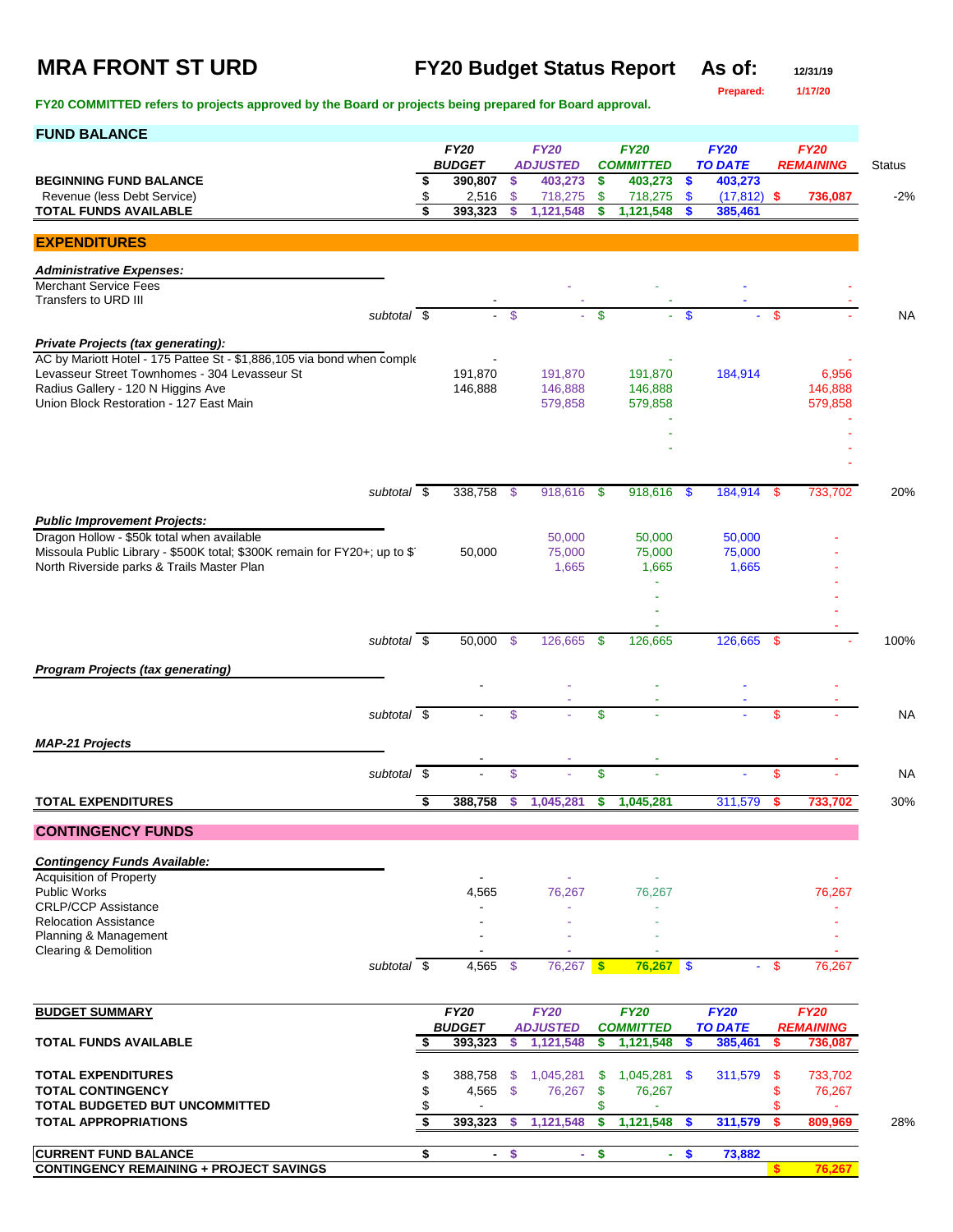| <b>MRA URD II</b>                                                                                                              |                          |          |                              |                 | <b>FY20 Budget Status Report</b> |               |                                 |      | As of:                        |        | 12/31/19                        |               |
|--------------------------------------------------------------------------------------------------------------------------------|--------------------------|----------|------------------------------|-----------------|----------------------------------|---------------|---------------------------------|------|-------------------------------|--------|---------------------------------|---------------|
| FY20 COMMITTED refers to projects approved by the Board or projects being prepared for Board approval.                         |                          |          |                              |                 |                                  |               |                                 |      | Prepared:                     |        | 1/17/20                         |               |
| <b>FUND BALANCE</b>                                                                                                            |                          |          |                              |                 |                                  |               |                                 |      |                               |        |                                 |               |
|                                                                                                                                |                          |          | <b>FY20</b><br><b>BUDGET</b> |                 | <b>FY20</b><br><b>ADJUSTED</b>   |               | <b>FY20</b><br><b>COMMITTED</b> |      | <b>FY20</b><br><b>TO DATE</b> |        | <b>FY20</b><br><b>REMAINING</b> | <b>Status</b> |
| <b>BEGINNING FUND BALANCE</b>                                                                                                  |                          | \$       | 4,069,926                    | \$              | 3,441,763                        |               | 3,441,763                       |      | 3,441,763                     |        |                                 |               |
| Revenue (less Debt Service)<br><b>TOTAL FUNDS AVAILABLE</b>                                                                    |                          | \$<br>\$ | 2,940,477<br>7,010,403       | -\$<br><b>S</b> | 2,837,082<br>6,278,845           | \$<br>S       | 2,837,082<br>6,278,845          |      | $(120,018)$ \$<br>3,321,745   |        | 2,957,100                       | $-4%$         |
|                                                                                                                                |                          |          |                              |                 |                                  |               |                                 |      |                               |        |                                 |               |
| <b>EXPENDITURES</b>                                                                                                            |                          |          |                              |                 |                                  |               |                                 |      |                               |        |                                 |               |
| <b>Administrative Expenses:</b><br><b>Tax Increment Remittance</b>                                                             |                          |          | $\overline{\phantom{a}}$     |                 | 738,175                          |               | 738,175                         |      |                               |        | 738,175                         |               |
| Transfers to URD III                                                                                                           |                          |          | 150,000                      |                 | 150,000                          |               | 150,000                         |      |                               |        | 150,000                         |               |
|                                                                                                                                | subtotal $\overline{\$}$ |          | 150,000 \$                   |                 | 888,175 \$                       |               | 888,175 \$                      |      |                               | $-$ \$ | 888,175                         | <b>NA</b>     |
| <b>Private Projects (tax generating):</b>                                                                                      |                          |          |                              |                 |                                  |               |                                 |      |                               |        |                                 |               |
| 1901 Maple Street - MSJ Properties Housing<br>Blackfoot River Outfitters - 225 N Russell Street                                |                          |          |                              |                 | 69,885                           |               | 69,885                          |      |                               |        | 69,885                          |               |
| Burton Street Apartments - 525 Burton Street                                                                                   |                          |          | 80,582<br>123,994            |                 | 80,582<br>123,994                |               | 80,582<br>123,994               |      |                               |        | 80,582<br>123,994               |               |
| DJ&A Office Building - 2000 Maple Street                                                                                       |                          |          | 301,432                      |                 | 301,432                          |               | 301,432                         |      |                               |        | 301,432                         |               |
| Sentinel Property Medical Offices - 1900 West Broadway                                                                         |                          |          |                              |                 | 1,170,611                        |               | 1,170,611                       |      |                               |        | 1,170,611                       |               |
| The Row at Milwaukee Trail - 201 S Catlin                                                                                      |                          |          | 122,239                      |                 | 122,239                          |               | 122,239                         |      |                               |        | 122,239                         |               |
|                                                                                                                                | subtotal $\overline{\$}$ |          | 628,247                      | -\$             | 1,868,743                        | <b>S</b>      | 1,868,743 \$                    |      |                               | S.     | 1,868,743                       |               |
| <b>Public Improvement Projects:</b>                                                                                            |                          |          |                              |                 |                                  |               |                                 |      |                               |        |                                 |               |
| Bitterroot Trail Connection - Pine to Spruce Streets - Construction                                                            |                          |          | 357,406                      |                 | 357,406                          |               | 357,406                         |      | 320,804                       |        | 36,602                          |               |
| Bitterroot Trail Connection - Pine to Spruce Streets - Design/Engineering/Const                                                |                          |          | 9,799                        |                 | 8,071                            |               | 8,071                           |      | 7,409                         |        | 662                             |               |
| Bitterroot Trail Connection - Pine to Spruce Streets - Lighting<br>Housing Policy Implementation - \$10K/yr (FY20, FY21, FY22) |                          |          | 54,000                       |                 | a.<br>10,000                     |               | 10,000                          |      | 612                           |        | (612)<br>10,000                 |               |
| <b>Legal Services</b>                                                                                                          |                          |          | 10,000                       |                 | 10,000                           |               |                                 |      |                               |        | 10,000                          |               |
| Max Wave - DNRC Grant Reimbursement                                                                                            |                          |          |                              |                 | 5,000                            |               | 5,000                           |      | 5,000                         |        | ÷                               |               |
| North Riv erside Parks & Trails Master Plan                                                                                    |                          |          |                              |                 | 1,667                            |               | 1,667                           |      | 1,667                         |        |                                 |               |
| Opportunity Zone Funding - \$50K (\$25K from URD II & NRSS URD)                                                                |                          |          |                              |                 | 25,000                           |               | 25,000                          |      | 25,000                        |        |                                 |               |
| Police Facility - 101 North Catlin (\$250K/yr FY19-FY22)<br>Public Art - "Perseverance" in Silver Park                         |                          |          | 250,000<br>25,000            |                 | 250,000<br>25,000                |               | 250,000<br>25,000               |      | 17,524                        |        | 250,000<br>7,476                |               |
| Sidewalks - 2nd & 3rd Street                                                                                                   |                          |          | 327,000                      |                 | 327,000                          |               | 327,000                         |      | 21,017                        |        | 305,983                         |               |
| <b>Wayfinding &amp; Entry Features</b>                                                                                         |                          |          | 77,750                       |                 | 77,750                           |               |                                 |      |                               |        | 77,750                          |               |
| West Broadway Island - Trail & Bridge - Construction                                                                           |                          |          | 201,253                      |                 | 78,233                           |               | 78,233                          |      | 50,657                        |        | 27,576                          |               |
| West Broadway Island - Trail & Bridge - Design/Eng/Const. Admin<br>West Broadway Island - Trail & Bridge - Miscellaneous       |                          |          | $\sim$                       |                 | 1,926                            |               | 1,926                           |      | 1,926                         |        |                                 |               |
| Wyoming Street Reconstruction - Construction                                                                                   |                          |          | 629,075                      |                 | 610,566                          |               | 610,566                         |      | 232                           |        | 610,334                         |               |
| Wyoming Street Reconstruction - Design/Eng/Const. Admin                                                                        |                          |          | 29,291                       |                 | 49,629                           |               | 49,629                          |      | 6,905                         |        | 42,724                          |               |
| YWCA Expansion - 1800 S 3rd St W                                                                                               |                          |          | 142,404                      |                 | 142,404                          |               | 142,404                         |      |                               |        | 142,404                         |               |
|                                                                                                                                |                          |          |                              |                 |                                  |               |                                 |      |                               |        |                                 |               |
|                                                                                                                                | subtotal \$              |          | 2,112,978 \$                 |                 | 1,979,652                        | - \$          | 1,891,902                       | - \$ | 458,753                       | S.     | 1,520,899                       | 23%           |
| Program (CCP/CRLP/FIP) Projects (tax generating)                                                                               |                          |          |                              |                 |                                  |               |                                 |      |                               |        |                                 |               |
| Westside Lanes & Fun Center - 1615 Wyoming Street                                                                              |                          |          | 50,000                       |                 | 50,000                           |               | 50,000                          |      |                               |        | 50,000                          |               |
|                                                                                                                                |                          |          |                              |                 |                                  |               |                                 |      |                               |        |                                 |               |
| Unidentified Program Projects                                                                                                  | subtotal \$              |          | $50,000$ \$                  |                 | 50,000 \$                        |               | $50,000$ \$                     |      |                               | \$     | 50,000                          | <b>NA</b>     |
| <b>Federally Assisted Projects</b>                                                                                             |                          |          |                              |                 |                                  |               |                                 |      |                               |        |                                 |               |
|                                                                                                                                | subtotal $\sqrt{s}$      |          |                              | \$              |                                  | $\frac{1}{2}$ |                                 |      | ٠                             | \$     |                                 | <b>NA</b>     |
|                                                                                                                                |                          |          |                              |                 |                                  |               |                                 |      |                               |        |                                 |               |
| <b>TOTAL EXPENDITURES</b>                                                                                                      |                          | S.       | 2,941,225 \$                 |                 | 4,786,570                        | - \$          | 4,698,820                       | - \$ | 458,753                       | -S     | 4,327,817                       | 10%           |
| <b>CONTINGENCY FUNDS</b>                                                                                                       |                          |          |                              |                 |                                  |               |                                 |      |                               |        |                                 |               |
| <b>Contingency Funds Available:</b>                                                                                            |                          |          |                              |                 |                                  |               |                                 |      |                               |        |                                 |               |
| <b>Acquisition of Property</b>                                                                                                 |                          |          | 100,000                      |                 | 100,000                          |               | 100,000                         |      |                               |        | 100,000                         |               |

| 1,192,275 |
|-----------|
|           |
|           |
|           |
| 100,000   |
| 100,000   |
| .492.275  |
|           |

| <b>BUDGET SUMMARY</b>                                                     |    | <b>FY20</b>   |     | <b>FY20</b>     |     | <b>FY20</b>      | <b>FY20</b>    |     | <b>FY20</b>             |    |
|---------------------------------------------------------------------------|----|---------------|-----|-----------------|-----|------------------|----------------|-----|-------------------------|----|
|                                                                           |    | <b>BUDGET</b> |     | <b>ADJUSTED</b> |     | <b>COMMITTED</b> | <b>TO DATE</b> |     | <b>REMAINING</b>        |    |
| <b>TOTAL FUNDS AVAILABLE</b>                                              |    | 7,010,403     |     | 6,278,845       |     | 6,278,845        | 3,321,745      |     | 2,957,100               |    |
| <b>TOTAL EXPENDITURES</b>                                                 | \$ | 2.941.225     | SS. | 4.786.570       | -SS | 4.698.820 \$     | 458,753        | -SS | 4,240,067               |    |
| <b>TOTAL CONTINGENCY</b>                                                  |    | 4.069.178 \$  |     | 1,492,275       | SS. | ,492,275         |                |     | ,492,275                |    |
| <b>TOTAL BUDGETED BUT UNCOMMITTED</b>                                     |    |               |     |                 |     | 87,750           |                |     | 87,750                  |    |
| <b>TOTAL APPROPRIATIONS</b>                                               |    | 7,010,403     |     | 6,278,845       |     | 6,278,845        | 458,753        |     | 5,820,092               | 7% |
| <b>CURRENT FUND BALANCE</b>                                               |    |               |     | and the         |     |                  | 2,862,992      |     | <b>Adj. Contingency</b> |    |
| Less Long Term Receivables (MWC Notes) not readily available for projects |    |               |     |                 |     |                  | (412, 846)     |     | 1,079,429               |    |
| <b>ADJUSTED FUND BALANCE</b>                                              |    |               |     |                 |     |                  | 2,450,146      |     |                         |    |
| <b>CONTINGENCY + PROJECT SAVINGS - MWC NOTES</b>                          |    |               |     |                 |     |                  |                |     | 1,079,429               |    |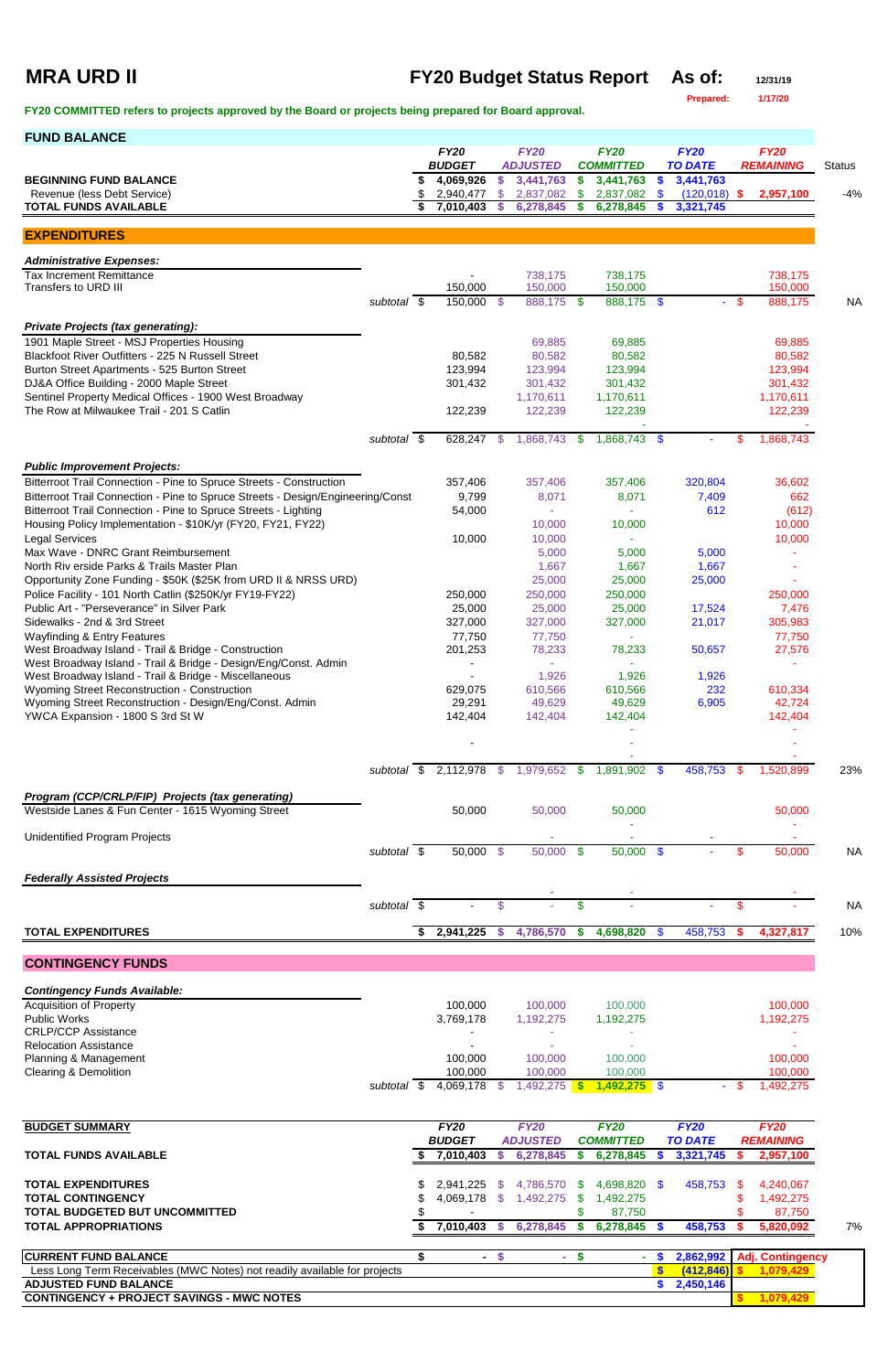# **MRA URD III FY20 Budget Status Report As of:**  $\frac{12}{31/19}$

| As of:           | 12/31/19 |
|------------------|----------|
| <b>Prepared:</b> | 1/17/20  |

**FY20 COMMITTED refers to projects approved by the Board or projects being prepared for Board approval.** 

| <b>FUND BALANCE</b>                                                                              |                          |    |                            |               |                              |                      |                               |           |                             |      |                  | <b>Status</b> |
|--------------------------------------------------------------------------------------------------|--------------------------|----|----------------------------|---------------|------------------------------|----------------------|-------------------------------|-----------|-----------------------------|------|------------------|---------------|
|                                                                                                  |                          |    | <b>FY20</b>                |               | <b>FY20</b>                  |                      | <b>FY20</b>                   |           | <b>FY20</b>                 |      | <b>FY20</b>      | $\%$          |
| <b>BEGINNING FUND BALANCE</b>                                                                    |                          |    | <b>BUDGET</b><br>2,698,735 | $\frac{1}{2}$ | <b>ADJUSTED</b><br>3,061,845 | \$                   | <b>COMMITTED</b><br>3,061,845 | \$        | <b>TO DATE</b><br>3,061,845 |      | <b>REMAINING</b> |               |
| Revenue                                                                                          |                          |    | 4,442,266                  | -\$           | 4,344,790                    | \$                   | 4,344,790                     | \$        | $(139, 687)$ \$             |      | 4,484,477 -3%    |               |
| <b>TOTAL FUNDS AVAILABLE</b>                                                                     |                          | \$ | 7,141,001                  |               | 7,406,635                    | S                    | 7,406,635                     |           | 2,922,158                   |      |                  |               |
|                                                                                                  |                          |    |                            |               |                              |                      |                               |           |                             |      |                  |               |
| <b>EXPENDITURES</b>                                                                              |                          |    |                            |               |                              |                      |                               |           |                             |      |                  |               |
| <b>Administrative Expenses:</b>                                                                  |                          |    |                            |               |                              |                      |                               |           |                             |      |                  |               |
| <b>Personnel Services</b>                                                                        |                          |    | 620,700                    |               | 620,700                      |                      | 620,700                       |           | 293,541                     |      | 327,159          |               |
| Supplies<br><b>Purchased Services</b>                                                            |                          |    | 9,126<br>339,407           |               | 9,126<br>339,407             |                      | 9,126<br>339,407              |           | 3,258<br>173,844            |      | 5,868<br>165,563 |               |
| <b>Grants &amp; Contributions</b>                                                                |                          |    | 10,000                     |               | 10,000                       |                      | 10,000                        |           |                             |      | 10,000           |               |
| <b>Tax Increment Remittance</b>                                                                  |                          |    |                            |               | 1,000,000                    |                      | 1,000,000                     |           |                             |      | 1,000,000        |               |
| <b>Capital Outlay</b>                                                                            |                          |    |                            |               |                              |                      |                               |           |                             |      |                  |               |
|                                                                                                  | subtotal \$              |    | $979,233$ \$               |               | 1,979,233 \$                 |                      | $1,979,233$ \$                |           | 470,644 \$                  |      | 1,508,589 24%    |               |
| <b>Private Projects (tax generating):</b>                                                        |                          |    |                            |               |                              |                      |                               |           |                             |      |                  |               |
| Aspen Grove Therapy & Wellness                                                                   |                          |    |                            |               | 104,200                      |                      | 104,200                       |           |                             |      | 104,200          |               |
| South Crossing (Woodbury) - Northeast Parcel - 3620 Brooks Street                                |                          |    |                            |               | 78,847                       |                      | 78,847                        |           |                             |      | 78,847           |               |
| South Crossing (Woodbury) - Ph 2 - Demo & Pub. Imp.<br>Stockman Bank - 3601 & 3611 Brooks Street |                          |    | 94,499<br>454,941          |               | 454,941                      |                      | 454,941                       |           |                             |      | 454,941          |               |
| Tremper's Kent Plaza - 1200-1210 West Kent Ave                                                   |                          |    | 226,100                    |               | 226,100                      |                      | 226,100                       |           |                             |      | 226,100          |               |
|                                                                                                  |                          |    |                            |               |                              |                      |                               |           |                             |      |                  |               |
|                                                                                                  |                          |    |                            |               |                              |                      |                               |           |                             |      |                  |               |
|                                                                                                  | subtotal $\overline{\$}$ |    | 775,540                    | - \$          | 864,088                      | -\$                  | 864,088 \$                    |           | $\omega_{\rm{eff}}$         | -\$  | 864,088 NA       |               |
| <b>Public Improvement Projects:</b>                                                              |                          |    |                            |               |                              |                      |                               |           |                             |      |                  |               |
| Brooks Street Corridor - TOD Infrastructure Study                                                |                          |    | 40,861                     |               | 3,689                        |                      | 3,689                         |           | 3,644                       |      | 45               |               |
| Fire Hydrant - Dore Lane/Brooks Street                                                           |                          |    | 15,000                     |               | 15,000                       |                      | 15,000                        |           |                             |      | 15,000           |               |
| Housing Policy Implementation - \$10K/yr (FY20, FY21, FY22)<br><b>Legal Services</b>             |                          |    | 10,000                     |               | 10,000<br>10,000             |                      | 2,000                         |           |                             |      | 10,000           |               |
| Mary Avenue West - Bond - Street Trees                                                           |                          |    | 44,707                     |               | 16,120                       |                      | 16,120                        |           | 2,646                       |      | 13,474           |               |
| Mary Avenue West - Bond - Transfer Out                                                           |                          |    |                            |               | - 1                          |                      | --                            |           |                             |      |                  |               |
| Missoula County Fairgrounds - 1101 South Avenue West                                             |                          |    | 1,155,500                  |               | 1,155,500                    |                      | 1,155,500                     |           |                             |      | 1,155,500        |               |
| MRL Bond COI - Remaining to Transfer to DS<br>MRL Park - 1930 South Avenue West - Construction   |                          |    | 4,219<br>219,433           |               | 4,219<br>142,904             |                      | 4,219<br>142,904              |           | 11,729                      |      | 4,219<br>131,175 |               |
| MRL Park - 1930 South Avenue West - Contingency                                                  |                          |    |                            |               | 5,567                        |                      | 5,567                         |           |                             |      | 5,567            |               |
| MRL Park - 1930 South Avenue West - Design, Engineering, Const. Admin                            |                          |    | 22,305                     |               | 16,110                       |                      | 16,110                        |           | 122                         |      | 15,988           |               |
| Sidewalks - URD III Northern - Construction                                                      |                          |    |                            |               |                              |                      |                               |           |                             |      |                  |               |
| Sidewalks - URD III Northern - Design/Eng/Const. Admin<br><b>Street Trees</b>                    |                          |    | 375,000<br>24,953          |               | 145,753<br>8,164             |                      | 145,753<br>8,164              |           | 43,338<br>1,554             |      | 102,415<br>6,610 |               |
| Wayfinding & Entry Features                                                                      |                          |    | 125,750                    |               | 125,750                      |                      |                               |           |                             |      | 125,750          |               |
|                                                                                                  |                          |    |                            |               |                              |                      |                               |           |                             |      |                  |               |
|                                                                                                  | subtotal \$              |    | 2,037,728 \$               |               | 1,658,776 \$                 |                      | 1,515,026 \$                  |           | 63,033                      | - \$ | 1,585,743 4%     |               |
|                                                                                                  |                          |    |                            |               |                              |                      |                               |           |                             |      |                  |               |
| Façade Improvement Program Projects (tax generating)                                             |                          |    |                            |               |                              |                      |                               |           |                             |      |                  |               |
| <b>Uncommitted Program Funds</b>                                                                 |                          |    |                            |               |                              |                      |                               |           |                             |      |                  |               |
| Aspen Grove Therapy & Wellness<br>Big Dipper - 2700 Paxson Street - Ste F                        |                          |    |                            |               | 50,000<br>43,986             |                      | 50,000<br>43,986              |           |                             |      | 50,000           |               |
| Cornerstone Dental - 3111 Grant Street                                                           |                          |    | 50,000                     |               | 50,000                       |                      | 50,000                        |           |                             |      | 50,000           |               |
| Dram Shop Central - 2700 Paxson Street                                                           |                          |    | 50,000                     |               | 50,000                       |                      | 50,000                        |           |                             |      | 50,000           |               |
| Fine Line Building - 2505 S Russell Street                                                       |                          |    |                            |               | 50,000                       |                      | 50,000                        |           |                             |      | 50,000           |               |
| The Trail Head - 2505 Garfield Street<br>Tremper's Kent Plaza - 1200-1210 West Kent Ave          |                          |    | 150,000<br>150,000         |               | 150,000<br>150,000           |                      | 150,000<br>150,000            |           | 150,000                     |      | 150,000          |               |
|                                                                                                  |                          |    |                            |               |                              |                      |                               |           |                             |      |                  |               |
|                                                                                                  |                          |    |                            |               |                              |                      |                               |           |                             |      |                  |               |
|                                                                                                  | subtotal \$              |    | 400,000 \$                 |               | 543,986 \$                   |                      | 543,986 \$                    |           | 150,000 \$                  |      | 350,000 28%      |               |
| <b>Federally Assisted Projects</b>                                                               |                          |    |                            |               |                              |                      |                               |           |                             |      |                  |               |
| <b>None</b>                                                                                      |                          |    |                            |               |                              |                      |                               |           |                             |      |                  |               |
|                                                                                                  | subtotal \$              |    |                            | $-$ \$        |                              | $\frac{1}{\sqrt{2}}$ | $\Delta \phi$                 | $\bullet$ | $\Delta \phi$               | -\$  |                  |               |
| <b>TOTAL EXPENDITURES</b>                                                                        |                          | S. | 4,192,501 \$               |               | 5,046,083                    | - \$                 | 4,902,333 \$                  |           | 683,677 \$                  |      | 4,308,420 14%    |               |
|                                                                                                  |                          |    |                            |               |                              |                      |                               |           |                             |      |                  |               |

**CONTINGENCY FUNDS**

*Contingency Funds Available:*

| Contingency Funds Available.<br>Admin Year-End Set Aside                                                              |             |               | 400,000 |     |                 |     |                      |    |                         |    |                         |  |
|-----------------------------------------------------------------------------------------------------------------------|-------------|---------------|---------|-----|-----------------|-----|----------------------|----|-------------------------|----|-------------------------|--|
|                                                                                                                       |             |               |         |     | 500,000         |     | 500,000              |    |                         |    | 500,000                 |  |
| <b>Acquisition of Property</b>                                                                                        |             |               | 100,000 |     | 100,000         |     | 100,000              |    |                         |    | 100,000                 |  |
| <b>Public Works</b>                                                                                                   |             | 2,248,500     |         |     | 1,560,552       |     | 1,560,552            |    |                         |    | 1,560,552               |  |
| <b>MRA Programs</b>                                                                                                   |             |               |         |     |                 |     |                      |    |                         |    |                         |  |
| <b>Relocation Assistance</b>                                                                                          |             |               |         |     |                 |     |                      |    |                         |    |                         |  |
| Planning & Management                                                                                                 |             |               | 100,000 |     | 100,000         |     | 100,000              |    |                         |    | 100,000                 |  |
| Clearing & Demolition                                                                                                 |             |               | 100,000 |     | 100,000         |     | 100,000              |    |                         |    | 100,000                 |  |
|                                                                                                                       | subtotal \$ | 2,548,500     |         | -SS | $1,860,552$ \$  |     | $1,860,552$ \$       |    | ÷.                      | -S | 1,860,552               |  |
| <b>BUDGET SUMMARY</b>                                                                                                 |             | <b>FY20</b>   |         |     | <b>FY20</b>     |     | <b>FY20</b>          |    | <b>FY20</b>             |    | <b>FY20</b>             |  |
|                                                                                                                       |             | <b>BUDGET</b> |         |     | <b>ADJUSTED</b> |     | <b>COMMITTED</b>     |    | <b>TO DATE</b>          |    | <b>REMAINING</b>        |  |
| <b>TOTAL FUNDS AVAILABLE</b>                                                                                          |             | 7,141,001     |         |     | 7,406,635       | S   | 7,406,635            | -S | 2,922,158               |    | 4,484,477               |  |
|                                                                                                                       |             |               |         |     |                 |     |                      |    |                         |    |                         |  |
|                                                                                                                       |             |               |         |     |                 |     |                      |    |                         |    |                         |  |
| <b>TOTAL EXPENDITURES</b>                                                                                             |             | 4,192,501     |         | -S  | 5,046,083       | -S  | 4,902,333 \$         |    | 683,677                 | -S | 4,218,656               |  |
| <b>TOTAL ADMIN SET ASIDE</b>                                                                                          |             |               | 400,000 |     | 500,000         | - S | 500,000              |    |                         |    | 500,000                 |  |
| <b>TOTAL CONTINGENCY</b>                                                                                              |             | 2,548,500     |         | \$. | 1,860,552       |     | 1,860,552            |    |                         |    | 1,860,552               |  |
| <b>TOTAL BUDGETED BUT UNCOMMITTED</b><br><b>TOTAL BUDGET</b>                                                          |             | 7,141,001     |         |     | 7,406,635       |     | 143,750<br>7,406,635 |    | 683,677                 |    | 143,750<br>6,722,958 9% |  |
|                                                                                                                       |             |               | ۰       |     |                 |     |                      |    |                         |    |                         |  |
| <b>CURRENT FUND BALANCE</b>                                                                                           |             |               |         |     |                 |     |                      |    | 2,238,481               |    | <b>Adj. Contingency</b> |  |
| Less Long Term Receivables (MWC Notes & FIP Notes) not readily available for projects<br><b>ADJUSTED FUND BALANCE</b> |             |               |         |     |                 |     |                      |    | (130, 338)<br>2,108,143 |    | 1,730,214               |  |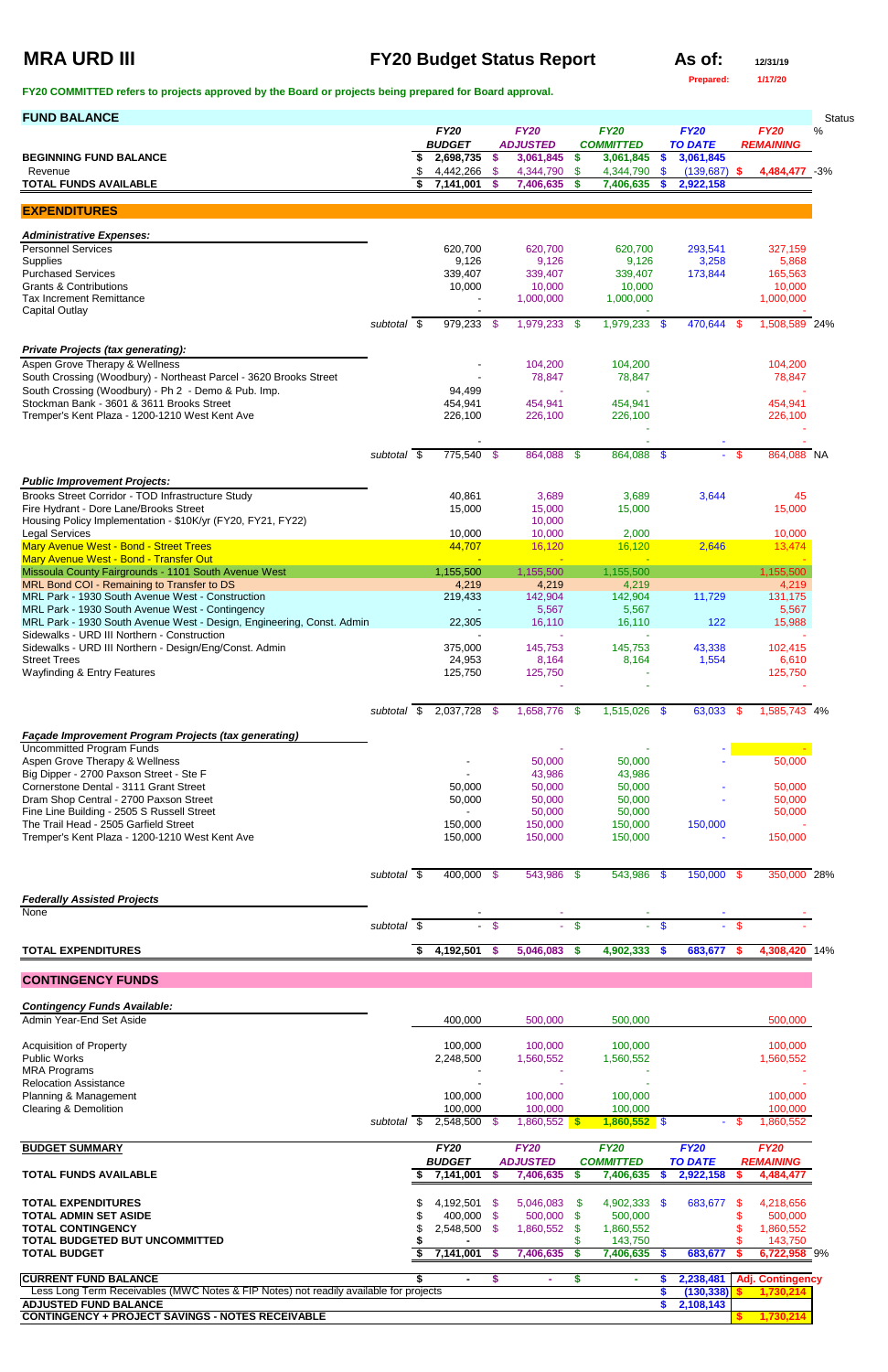## **MRA NORTH RESERVE/SCOTT ST URD FY20 Budget Status Report As of: 12/31/19**

**Prepared: 1/21/20 FY20 COMMITTED refers to projects approved by the Board or projects being prepared for Board approval. FUND BALANCE** *FY20 FY20 FY20 FY20 FY20 BUDGET ADJUSTED COMMITTED TO DATE REMAINING* Status **BEGINNING FUND BALANCE 867,391 \$ 867,391 \$ 867,391 \$ 867,391 \$ 867,391 \$ 867,391 \$ 867,391 \$ 867,391 \$ 867,391 \$ 867,391 \$** 1,320,191 **\$** 1,290,191 **\$** 1,290,191 **\$** 1,290,191 **\$** 1,290,191 **\$** 1,290 Revenue (less Debt Service) \$ 1,326,815 \$ 1,290,191 \$ 1,290,191 \$ (148,570) **\$ 1,438,761** -12% **TOTAL FUNDS AVAILABLE \$ 2,118,096 \$ 2,157,582 \$ 2,157,582 \$ 718,821 EXPENDITURES** *Administrative Expenses:* Tax Increment Remittance - 750,000 750,000 750,000 Transfers to URD III *subtotal* \$ 20,000 \$ 770,000 \$ 770,000 \$ - \$ 770,000 NA *Private Projects (tax generating):* \$723,514 Scott Street Village - Phase II & III - Construction 303,054 303,054 44,000 44,007 259,047 ongoing - - - *subtotal* \$ 303,054 \$ 303,054 \$ 44,000 \$ 44,007 \$ 259,047 15% *Public Improvement Projects:* Housing Policy Implementation - \$10K (FY20, FY21, FY22)  $\overline{a}$  10,000 10,000 10,000 - 10,000 10,000 - 10,000 10,000 - 10,000 10,000 - 10,000 10,000 - 10,000 - 10,000 - 10,000 - 10,000 - 10,000 - 10,000 - 10,000 - 10,000 Opportunity Zone Funding - \$50K (\$25K from URD 2 & NRSS) - 25,000 25,000 25,000 - *subtotal* \$ - \$ 35,000 \$ 35,000 25,000 \$ 10,000 71% *Program Projects (tax generating)*  - - - - - - - - *subtotal* \$ - \$ - \$ - - \$ - NA **TOTAL EXPENDITURES \$ 323,054 \$ 1,108,054 \$ 849,000 69,007 \$ 1,039,047** 6% **CONTINGENCY FUNDS** *Contingency Funds Available:* Acquisition of Property 100,000 100,000 100,000 100,000 100,000 100,000 100,000 100,000 100,000 100,000 100,000 Public Works 1,495,042 749,528 749,528 749,528 CRLP/CCP Assistance and the state of the state of the state of the state of the state of the state of the state of the state of the state of the state of the state of the state of the state of the state of the state of the Relocation Assistance and the state of the state of the state of the state of the state of the state of the state of the state of the state of the state of the state of the state of the state of the state of the state of t Planning & Management 100,000 100,000 100,000 100,000 100,000 100,000 100,000 100,000 100,000 100,000 100,000 Clearing & Demolition 100,000 100,000 100,000 100,000 100,000 100,000 100,000 100,000 100,000 100,000 100,000 *subtotal* \$ 1,795,042 \$ 1,049,528 **\$ 1,049,528** \$ - \$ 1,049,528 **BUDGET SUMMARY** *FY20 FY20 FY20 FY20 FY20 BUDGET ADJUSTED COMMITTED TO DATE REMAINING* **TOTAL FUNDS AVAILABLE \$ 2,118,096 \$ 2,157,582 \$ 2,157,582 \$ 718,821 \$ 1,438,761 TOTAL EXPENDITURES 1,108,054 \$ 323,054 \$ 1,108,054 \$ 69,007 \$ 1,039,047**<br>**TOTAL CONTINGENCY 1,049,528 \$ 1,049,528 \$ 1,049,528 \$ 1,049,528 \$ 1,049,528 TOTAL CONTINGENCY 8 1,795.042 \$ 1,795.042 \$ 1,049.528 \$ 1,049.528 \$ 1,049.528** \$ 1,049.528 **TOTAL BUDGETED BUT UNCOMMITTED**  $\text{\$}$   $\text{\$}$   $\text{\$}$   $\text{\$}$   $\text{\$}$   $\text{\$}$   $\text{\$}$   $\text{\$}$   $\text{\$}$   $\text{\$}$   $\text{\$}$   $\text{\$}$   $\text{\$}$   $\text{\$}$   $\text{\$}$   $\text{\$}$   $\text{\$}$   $\text{\$}$   $\text{\$}$   $\text{\$}$   $\text{\$}$   $\text{\$}$   $\text{\$}$   $\text{\$$ **TOTAL APPROPRIATIONS \$ 2,118,096 \$ 2,157,582 \$ 2,157,582 \$ 69,007 \$ 2,347,629** 3% **CURRENT FUND BALANCE \$ - \$ - \$ - \$ 649,814 Adj. Contingency** Less Long Term Receivables (MWC Notes) not readily available for projects **\$ (76,739) \$ 972,789 ADJUSTED FUND BALANCE \$ 573,075 CONTINGENCY + PROJECT SAVINGS - MWC NOTES \$ 972,789**